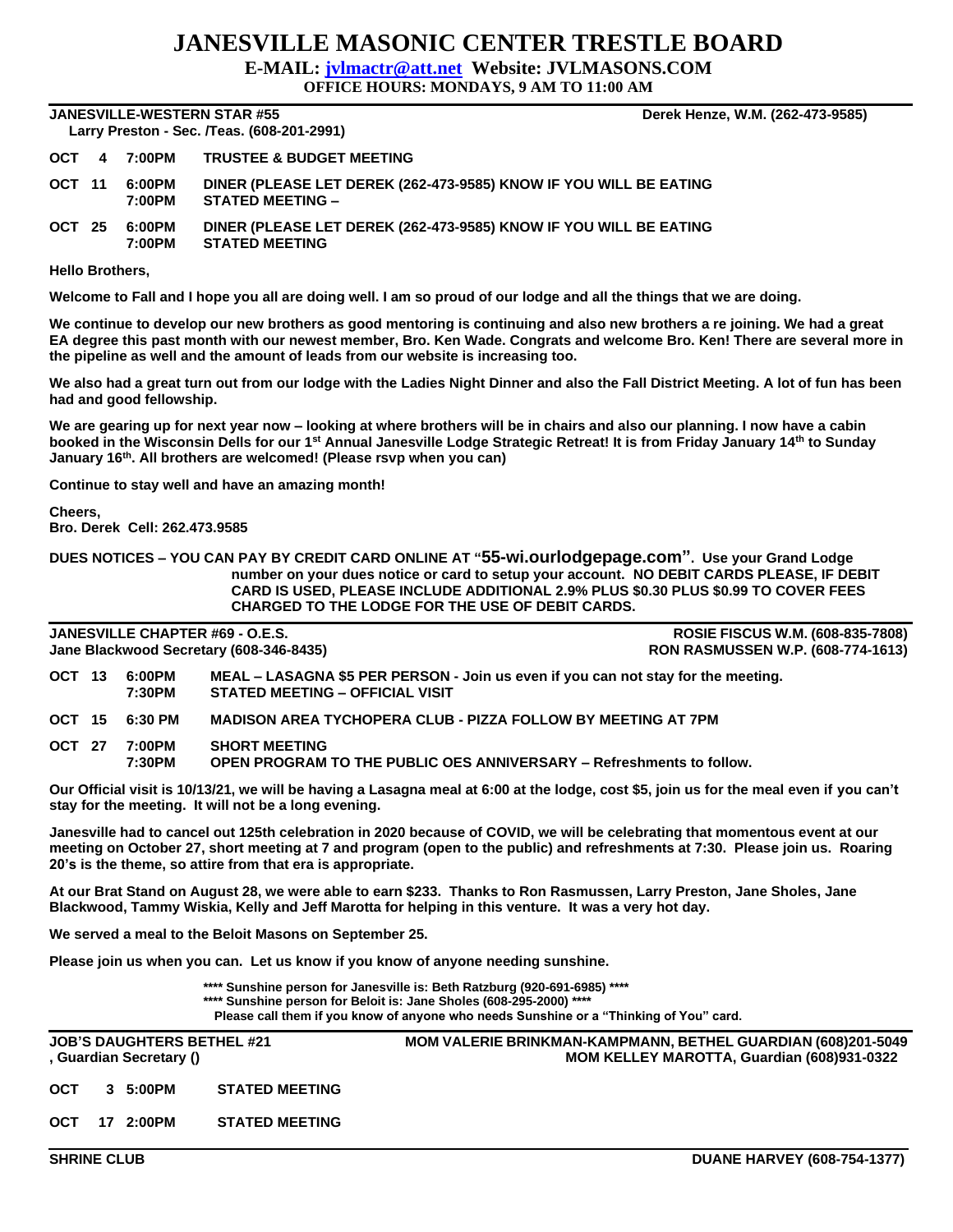

## **JANESVILLE'S TRESTLE-BOARD DESIGNS**

**E-mail: [jvlmactr@ATT.NET](mailto:jvlmactr@ATT.NET) Website: jvlmasons.com** *OCTOBER 2021*



| <b>SUNDAY</b>                                                                       | <b>MONDAY</b>                                                                                                                                | <b>TUESDAY</b>                                                     | <b>WEDNESDAY</b>                                                                                                        | <b>THURSDAY</b> | <b>FRIDAY</b>                                                                                                    | <b>SATURDAY</b>                                                                            |
|-------------------------------------------------------------------------------------|----------------------------------------------------------------------------------------------------------------------------------------------|--------------------------------------------------------------------|-------------------------------------------------------------------------------------------------------------------------|-----------------|------------------------------------------------------------------------------------------------------------------|--------------------------------------------------------------------------------------------|
|                                                                                     |                                                                                                                                              |                                                                    |                                                                                                                         |                 |                                                                                                                  |                                                                                            |
|                                                                                     |                                                                                                                                              |                                                                    |                                                                                                                         |                 | 1                                                                                                                | $\overline{2}$<br>MEET, STUDY,<br>FELLOWSHIP,<br><b>AND</b><br><b>BREAKFAST</b><br>9:00 AM |
| 3<br><b>JOB'S</b><br><b>DAUGHTERS</b><br>5:00PM<br><b>STATED</b><br><b>MEETING</b>  | 4<br><b>JANESVILLE-</b><br><b>WESTERN</b><br><b>STAR</b><br><b>TRUSTEES &amp;</b><br><b>FINANCE</b><br><b>COMMITTEE</b><br><b>NO MEETING</b> | 5                                                                  | 6                                                                                                                       | $\overline{7}$  | 8                                                                                                                | 9<br>MEET, STUDY,<br>FELLOWSHIP,<br><b>AND</b><br><b>BREAKFAST</b><br>$9:00$ AM            |
| 10                                                                                  | 11<br><b>JANESVILLE-</b><br><b>WESTERN</b><br><b>STAR</b><br>#55<br>7:00PM<br><b>MEETING</b>                                                 | 12<br><b>AMERICAN</b><br><b>LEGION</b><br><b>MEETING</b><br>6:00PM | 13<br><b>CHAPTER 69</b><br><b>OES</b><br>6:00PM<br><b>DINNER</b><br>7:30PM<br><b>STATED</b><br><b>MEETING</b>           | 14              | 15<br><b>MADISON</b><br><b>AREA</b><br><b>TYCHOPERA</b><br><b>CLUB</b><br>6:30 PIZZA<br>7:00PM<br><b>MEETING</b> | 16<br>MEET, STUDY,<br>FELLOWSHIP,<br><b>AND</b><br><b>BREAKFAST</b><br>9:00 AM             |
| 17<br><b>JOB'S</b><br><b>DAUGHTERS</b><br>2:00PM<br><b>STATED</b><br><b>MEETING</b> | 18<br><b>BLOOD DRIVE</b><br>9:30AM-2:30PM<br><b>ZOR SHRINE</b><br><b>CLUB</b><br>7:00PM                                                      | 19                                                                 | 20                                                                                                                      | $\overline{21}$ | 22                                                                                                               | 23<br>MEET, STUDY,<br>FELLOWSHIP,<br><b>AND</b><br><b>BREAKFAST</b><br>$9:00$ AM           |
| 24                                                                                  | 25<br><b>JANESVILLE-</b><br><b>WESTERN</b><br><b>STAR</b><br>#55<br>7:00PM<br><b>MEETING</b>                                                 | 26                                                                 | 27<br><b>CHAPTER 69</b><br><b>OES</b><br>7:00PM<br><b>MEETING</b><br>7:30PM<br><b>ANNIVERSARY</b><br><b>CELEBRATION</b> | 28              | 29                                                                                                               | 30<br>MEET, STUDY,<br>FELLOWSHIP,<br><b>AND</b><br><b>BREAKFAST</b><br>9:00 AM             |
| 31                                                                                  |                                                                                                                                              |                                                                    |                                                                                                                         |                 |                                                                                                                  |                                                                                            |

**AMERICAN RED CROSS BLOOD DRIVE: The Trustees are providing our building to the American Red Cross as a courtesy to the community and the American Red Cross. The American Red Cross will be holding a monthly Blood Drive every third Monday of the month from 9:30 am to 2:30 pm. Please help support them. Walk-ins are welcome but appointments are best. Appointments can be made through the jvlmasons.com website and clicking on the Red** 

**Cross icon or by going to redcrossblood.org. The next Blood Drives will be OCTOBER18 AND NOVEMBER 15.** 

**HELP: THE 22-YEAR-OLD AIR CONDITIONER FOR THE MAIN LODGE ROOM HAS SEEN ITS BETTER DAYS AND QUIT. THE TRUSTEES HAVE RECEIVED QUOTES FOR THE REPLACEMENT AT A COST OF \$20,000. YOUR HELP IS APPRECIATED HELPING THE MASONIC CENTER OFFSET THE COST OF THIS REPLACEMENT. EARLIER THIS YEAR THE CITY OF JANESVILLE REQUIRED THE CENTER INSTALL A GREASE TRAP IN THE LITTLE USED KITCHEN WHICH COST THE CENTER \$12,100. THE CENTER WILL BE TAKING OUT AN ADDITIONAL LOAN TO COVER THE AIR CONDITION UNIT FOR A TOTAL LOAN OF \$32,000. HELP YOUR LODGE WITH YOUR DONATIONS.**